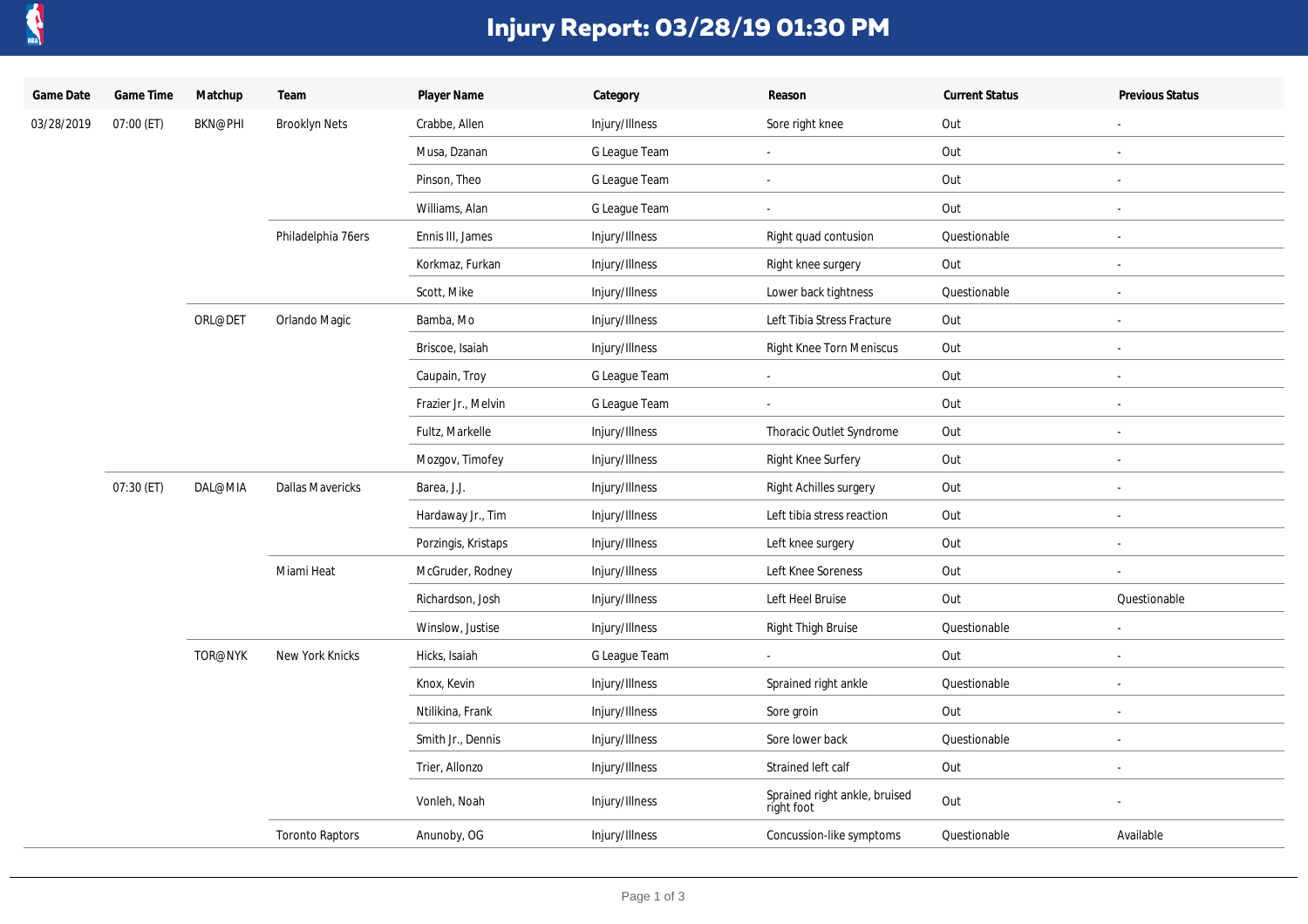

## **Injury Report: 03/28/19 01:30 PM**

| Game Date | Game Time  | Matchup | Team                       | Player Name          | Category       | Reason                     | <b>Current Status</b> | Previous Status          |
|-----------|------------|---------|----------------------------|----------------------|----------------|----------------------------|-----------------------|--------------------------|
|           |            |         |                            | Leonard, Kawhi       | Injury/Illness | Load management- knee      | Out                   |                          |
|           |            |         |                            | Loyd, Jordan         | G League Team  | $\sim$                     | Out                   | $\blacksquare$           |
|           | 08:00 (ET) | DEN@HOU | Denver Nuggets             | Porter Jr., Michael  | Injury/Illness | Low back surgery           | Out                   | $\blacksquare$           |
|           |            |         | <b>Houston Rockets</b>     | Duval, Trevon        | G League Team  | $\omega$                   | Out                   | $\blacksquare$           |
|           |            |         |                            | Edwards, Vincent     | G League Team  |                            | Out                   | $\blacksquare$           |
|           |            |         |                            | Faried, Kenneth      | Injury/Illness | Left Knee Soreness         | Out                   | ä,                       |
|           |            |         |                            | Gordon, Eric         | Injury/Illness | Right Ankle Sprain         | Probable              | $\overline{\phantom{a}}$ |
|           |            |         |                            | Green, Gerald        | Injury/Illness | Left Adductor Strain       | Out                   | ä,                       |
|           |            |         |                            | Hartenstein, Isaiah  | G League Team  |                            | Out                   |                          |
|           |            | LAC@MIL | LA Clippers                | Beverley, Patrick    | Injury/Illness | Hip pointer - right        | Out                   | Questionable             |
|           |            |         |                            | Mbah a Moute, Luc    | Injury/Illness | Sore knee - left           | Out                   |                          |
|           |            |         |                            | Shamet, Landry       | Injury/Illness | Ankle impingement - left   | Available             | Questionable             |
|           |            |         | Milwaukee Bucks            | Brogdon, Malcolm     | Injury/Illness | Right foot plantar fascia  | Out                   | $\blacksquare$           |
|           |            |         |                            | DiVincenzo, Donte    | Injury/Illness | Bilateral heel bursitis    | Out                   | $\omega$                 |
|           |            |         |                            | Gasol, Pau           | Injury/Illness | Left foot soreness         | Out                   | $\sim$                   |
|           |            |         |                            | Mirotic, Nikola      | Injury/Illness | Left thumb sprain/fracture | Out                   | ä,                       |
|           |            |         |                            | Snell, Tony          | Injury/Illness | Left ankle sprain          | Out                   | $\blacksquare$           |
|           |            | SAC@NOP | New Orleans Pelicans       | Bluiett, Trevon      | Injury/Illness | Right Thumb Surgery        | Out                   | $\blacksquare$           |
|           |            |         |                            | Davis, Anthony       | Injury/Illness | Lower Back Spasms          | Probable              | $\sim$                   |
|           |            |         |                            | Holiday, Jrue        | Injury/Illness | Core Muscle Injury         | Out                   |                          |
|           |            |         |                            | Jackson, Frank       | Injury/Illness | Concussion                 | Out                   | $\overline{\phantom{a}}$ |
|           |            |         |                            | Moore, E'Twaun       | Injury/Illness | Left Quadriceps Contusion  | Out                   | $\sim$                   |
|           |            |         |                            | Payton, Elfrid       | Injury/Illness | Right Wrist Contusion      | Probable              | $\blacksquare$           |
|           |            |         | Sacramento Kings           | Giles III, Harry     | Injury/Illness | Left Thigh Contusion       | Out                   | Questionable             |
|           | 08:30 (ET) | CLE@SAS | <b>Cleveland Cavaliers</b> | Dellavedova, Matthew | Injury/Illness | Concussion                 | Out                   | $\blacksquare$           |
|           |            |         |                            | Henson, John         | Injury/Illness | Left Wrist Surgery         | Out                   | $\overline{\phantom{a}}$ |
|           |            |         |                            | Smith, JR            | Not With Team  | $\blacksquare$             | Out                   | $\sim$                   |